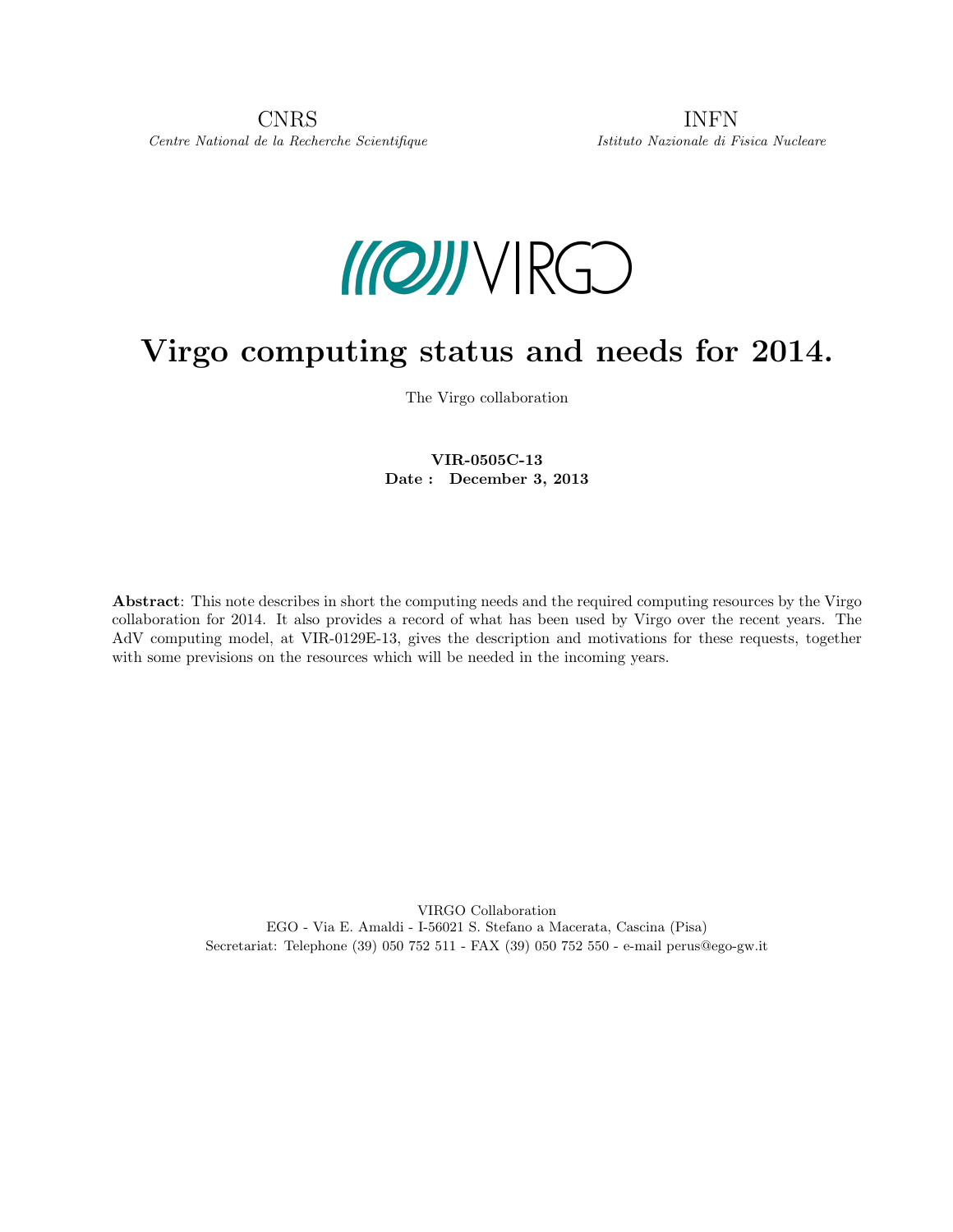## Contents

| 1 Overview of Virgo computing strategy                                                                        | $\bf{2}$ |
|---------------------------------------------------------------------------------------------------------------|----------|
|                                                                                                               |          |
| 1.2                                                                                                           |          |
| 2 2013 status                                                                                                 |          |
| 2.1                                                                                                           |          |
| 2.2                                                                                                           |          |
| Computing at CNAF and CCIN2P3 (November 2013 status) $\dots \dots \dots \dots \dots \dots \dots \dots$<br>2.3 |          |
| 2.4                                                                                                           |          |
| 3 2014 computing and storage needs                                                                            |          |
| 3.1                                                                                                           |          |
| 3.2                                                                                                           |          |
| 3.3                                                                                                           |          |
| 4 Summary of requests: computing and storage in the CCs                                                       | 8        |
| 5 Summary of requests in Cascina                                                                              | 8        |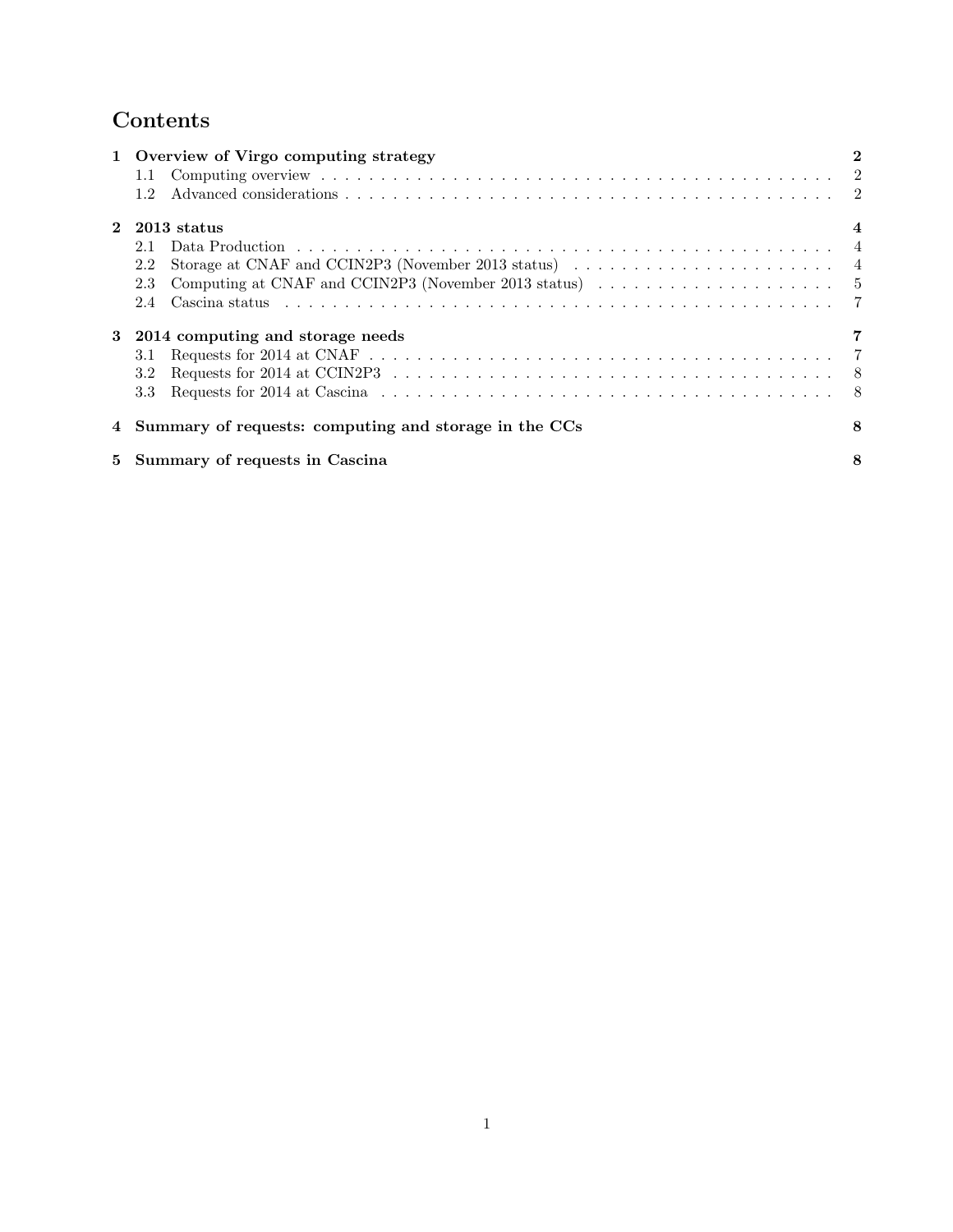## 1 Overview of Virgo computing strategy

#### 1.1 Computing overview

Previous documents Past reports with complementary information are available in documents [1]. The overall computing strategy for Advanced Virgo (AdV), which is clearly reflected in the requests for next and following years, has been detailed in the AdV Computing Model [2].

Data distribiton model Virgo (and AdV) has a hierarchical model for data production and distribution: The different kinds of data which is produced by the interferometer and by the auxiliary enviromental sensors firstly stored at the EGO site in Cascina. There is no permanent data storage in Cascina; As for Virgo, we foresee to install a disk buffer of 6 months of data acquisition for local access also for AdV.

The external CCs receive a copy of the full data (and the  $h(t)$  and RDS data of the LIGO detectors) (see Figure 1) and provide storage resources for permanent data archiving. They must guarantee a.) fast data access b.) computing resources c.) network links to other AdV computing resources. For this goal a robust data distribution and access framework (based on file and metadata catalogs) is a crucial point.

The collaboration manages also smaller CCs used to run part of some analyses, simulations or for software developments and tests. Data - if required by the jobs running in these centers - is transferred by the job on execution from one of the big external CCs.

Analysis pipelines During science runs the Cascina facility is dedicated to data production and to different detector characterization and commissioning analysis, which have the need to run "on-line" (with a very short latency, from seconds to minutes, to give rapid information on the quality of the data) or "in-time" (with a higher latency, even hours, but which again produce information on the quality of the data within a well defined time scale). The detector characterization activity gives support to both commissioning and science analysis.

Science analyses are carried out offline at the external CCs, with the only exception of the above mentioned low-latency searches.

Due to the fact that we analyze data jointly with aLIGO for many searches, some analysis are carried on in LSC CCs.

#### 1.2 Advanced considerations

We report here a few considerations on the AdV CM, as these have an important impact on the work we will need to do next year to be prepared for the first run of the detector, and thus in the computing requests for the next years.

Enabling existing resources, setting up new ones First of all, to face the huge computational demands of g.w. searches in advanced detectors era (ADE), there will be the need to gather the resources of many CCs into a homogeneous distributed environment (like Grids and/or Clouds ) and to adapt the science pipelines to run under such distributed environment. This is the most cost-efficient way of increasing our computing resources.

In order to ensure the smooth continuation and extension of the various LIGO-Virgo joint analysis another very important need for ADE is to provide a Grid-enabled, aLIGO-compatible Condor cluster for AdV people. This will allow for more symmetric usage of the resources and will also help better planning and of the utilisation of the clusters.

Another important task, which we started to face, is the possibility in ADE to run search pipelines in manycore architectures, such as for example on GPUs. The ADE computing needs have to be expressed and defined in a form which allows for a later efficient extension/inclusion of such many-core architectures into the clusters used for data analysis.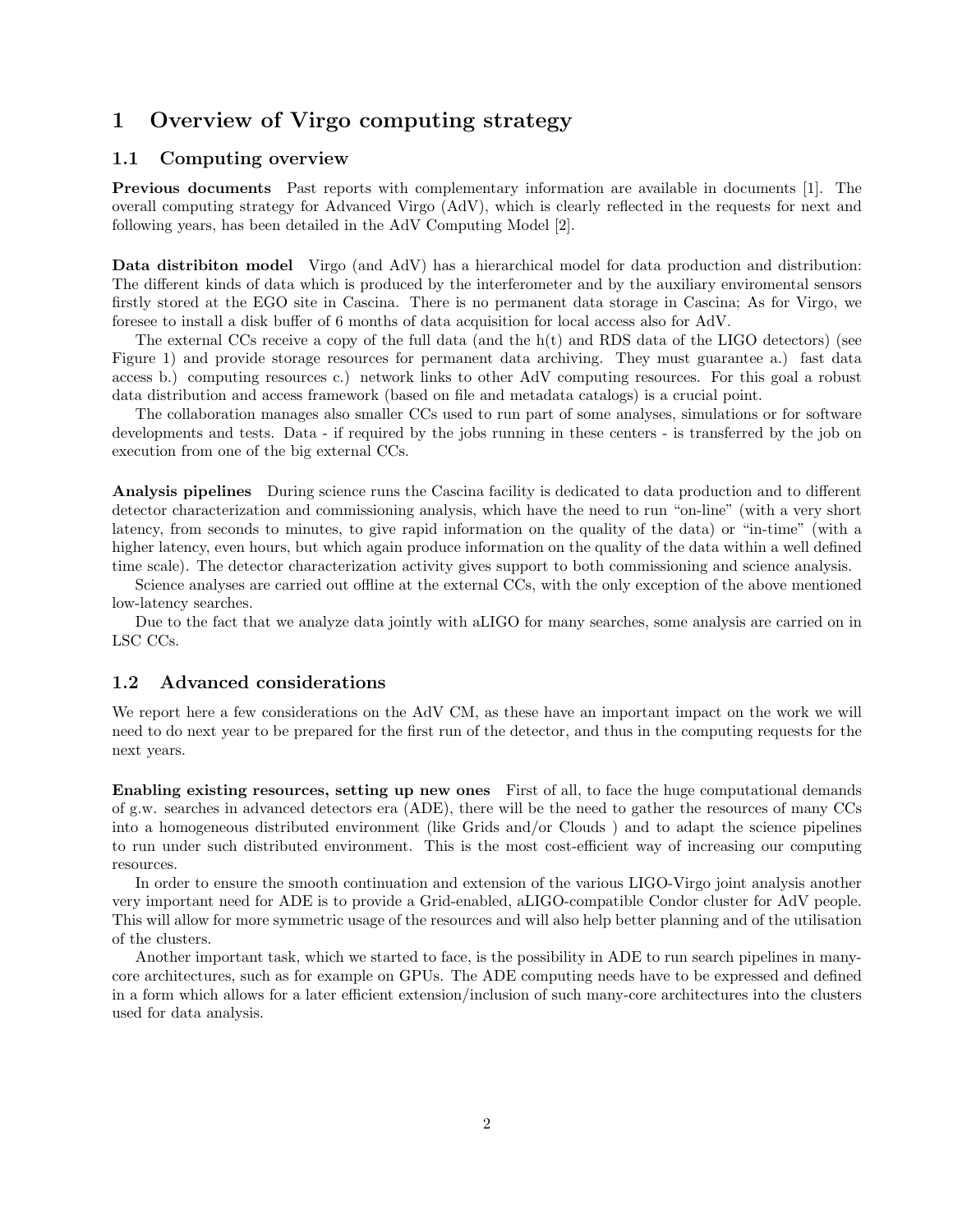Pipeline development Most g.w. searches require the use of a network of g.w. detectors (at least AdV and aLIGO). As a consequence, these search pipelines must be able to run either in AdV or aLIGO CCs. It is therefore important to develop pipelines adaptable to different environments or interfaces which hide the different technologies to the users.

The most important issues of the AdV CM may be summarized as follows:

- guarantee adequate storage and computing resources at Cascina, for commissioning, detector characterization and low-latency searches;
- guarantee fast communications between Virgo applications at Cascina and aLIGO CCs/other detectors for low-latency searches;
- guarantee reliable storage and computing resources for off-line analyses in the AdV CCs;
- push towards the use of geographically and administratively distributed heterogenous resources (Grid/Cloud), whenever appropriate;
- push towards a homogeneus model for data distribution, bookkeping and access.
- be able to quickly accomodate to new hardware solutions appearing in the market in the following years

Figure 1 gives a big picture of the data workflow for what concerns scientific data analysis (DA) and detector characterization (Detchar) activities for AdV.



Figure 1: Data workflow for DA and Detchar activities in AdV.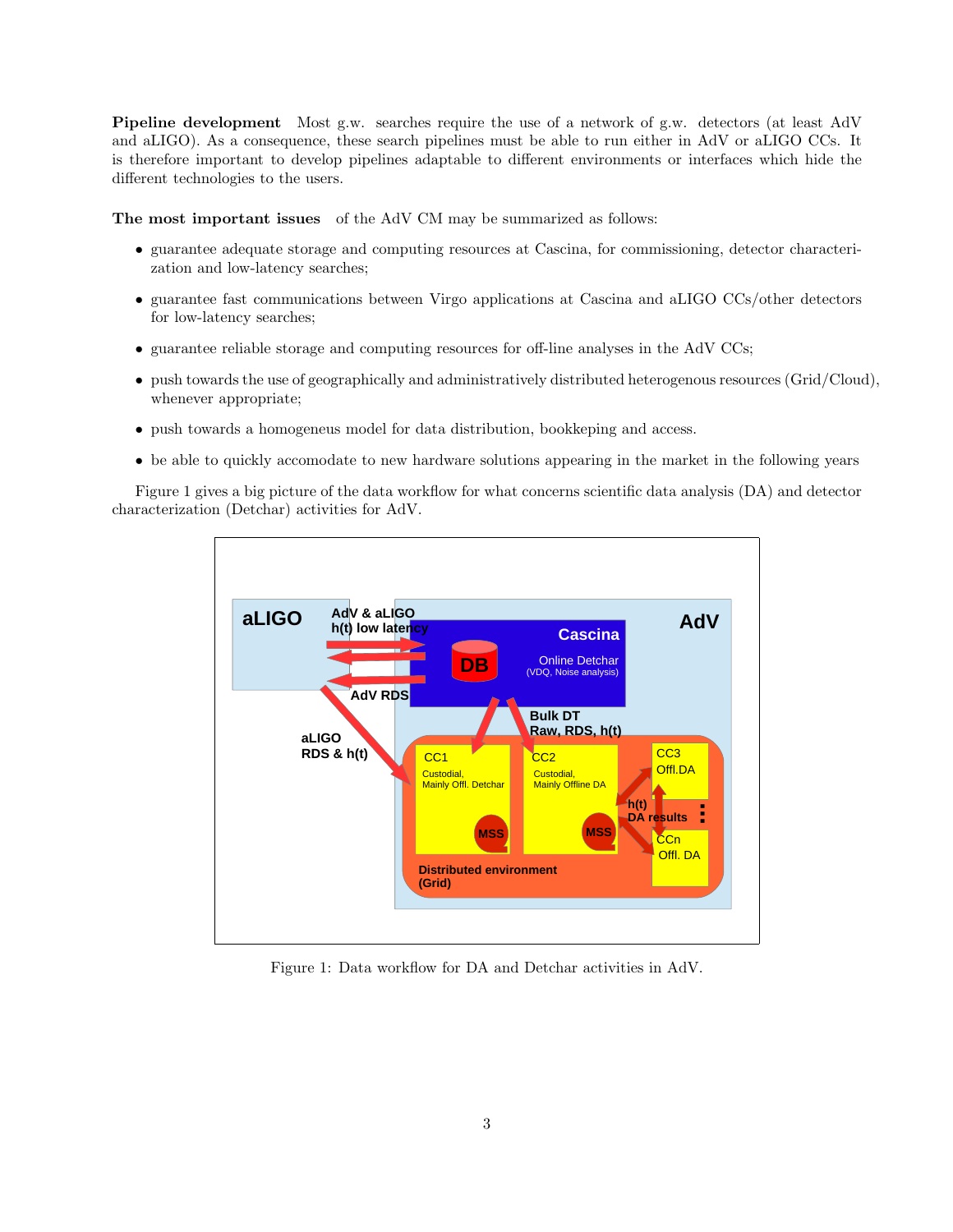## 2 2013 status

#### 2.1 Data Production

As said, the AdV Computing model (CM) VIR-129E-13 [2] describes the data model and the data analysis workflows for AdV. Detailed descriptions of all the data have been put in Part II of the CM and summarized in Part V, which contains the "Computing facilities resource requirements" in Cascina and in external CCs. We recall here that data production, and the evolution during the years, have been described last year in the document VIR-0413A-12 [?]. In particular during the last Virgo run, the raw-data rate (compressed) was 11.1 MB/s. Science data acquisition stopped in September 2011. LIGO data (only h(t) data stream, and RDS when needed) have also been transferred to CNAF and to CCIN2P3.

Table 1 gives information about data taken by Virgo since 2007 and stored at CNAF and CCIN2P3. Table 2 shows the volume of 50 Hz and trend data transferred and stored in CCs. These streams are stored in HPSS since 2000 at Lyon. They are stored at CNAF since a more recent date. We also receive LIGO h(t) data at Cascina and transfer them to CNAF and CCIN2P3. Table 3 gives the LIGO data volumes archived in Virgo CCs so far.

| Run name         | Dates                     | Numb. days     | Raw-data      | Raw-data | $h(t)$ [TB] | RDS [TB] |
|------------------|---------------------------|----------------|---------------|----------|-------------|----------|
|                  |                           |                | rate $[MB/s]$ | [TB]     |             |          |
| VSR1             | May 18 2007 - Oct 1 2007  | 136            | 6.2           | 76       | 4.94        | $\Omega$ |
| VA <sub>1</sub>  | Aug 5 2008 - Aug 18 2008  | 14             | 6.8           | 7.6      | 0.08        | $\theta$ |
| C8               | Dec 15 2008 - Dec 18 2008 | $\overline{4}$ | 6.7           | 1.7      | $\theta$    | $\theta$ |
| VA <sub>2</sub>  | Apr 10 2009 - Apr 13 2009 | $\overline{4}$ | 10.4          | 1.9      | $\Omega$    | $\theta$ |
| VSR <sub>2</sub> | Jul 7 2009 - Jan 8 2010   | 192            | 10.4          | 164      | 6.1         | 1.6      |
| VSR <sub>3</sub> | Aug 11 2010 - Oct 20 2010 | 72             | 11.3          | 67       | $1.5\,$     |          |
| VA3              | Oct 20 2010 - Jun 3 2011  | 224            | 11.3          | 200      | 0.4         | 0        |
| VSR4             | Jun 3 2011 - Sep 5 2011   | 95             | 11.1          | 96       | 0.5         | 1.8      |
| VA4              | Sep 5 2011 - Oct 24 2011  | 50             | 11.1          | 56       | 0.2         | $\theta$ |
| Total            |                           |                |               | 670      | 14          | 4.4      |

Table 1: Information on past (from 2007) VIRGO runs. Cx are commissioning runs; VSRx are Science runs, VAx are Astrowatch runs.

| Year  | Trend data [TB] | 50 Hz data [TB] |
|-------|-----------------|-----------------|
| 2007  | 0.45            | 4.3             |
| 2008  | 0.43            | 3.8             |
| 2009  | 0.57            | 5.2             |
| 2010  | 0.61            | 5.2             |
| 2011  | 0.67            | 5.1             |
| Total | 27              | 24              |

Table 2: 50 Hz and trend Virgo data stored at CCIN2P3 and CNAF. At CCIN2P3 these data sets have been archived since 2001.

### 2.2 Storage at CNAF and CCIN2P3 (November 2013 status)

Storage at CNAF The occupancy of the file systems used by the collaboration. See Figure 4 for the numbers.

In 2011 data from Castor migrated to GEMSS (Grid enabled mass storage system), which uses gpfs virgo4 as cache disk.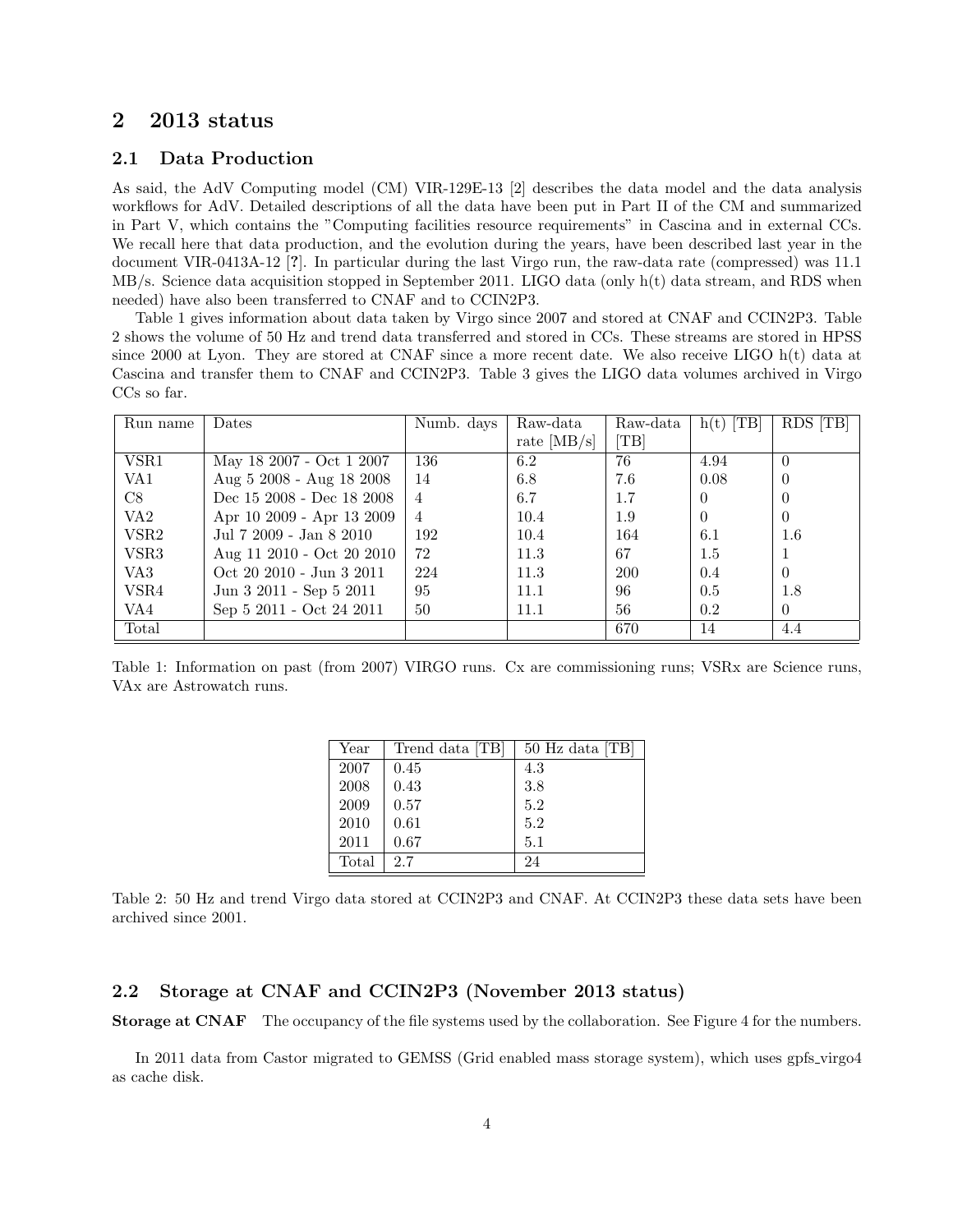| Run name               | Dates                    | Numb. days | Volume [TB] |
|------------------------|--------------------------|------------|-------------|
| $S5 h(t)$ (H1, H2, L1) | May 18 2007 - Oct 1 2007 | 136        | 4.5         |
| $S6h(t)$ (H1,L1)       | Jul 7 2009 - Oct 20 2010 | 471        | 10.2        |
| S6 RDS $(H1,L1)$       | Jul 7 2009 - Oct 20 2010 | 471        | 83          |
| Total                  |                          |            | 97.7        |

Table 3: Storage of LIGO h(t) data transferred at our CCs. RDS volumes (83 TB) have been transferred during this last year (2013) at CCIN2P3 only for detector characterization developments.

| Name                       | Size (TB) | Used   |
|----------------------------|-----------|--------|
| Common area (gpfs_virgo4)  | 379       | 254    |
| User disk $(gpfs\_virgo3)$ |           |        |
| 14EM)                      |           | 896 TR |

Table 4: Occupancy of various file systems at CNAF

| Year CNAF        | $gpfs4$ [TB]                       | $gpfs3$ [TB]            | Castor or         | Castor disk [TB]          |
|------------------|------------------------------------|-------------------------|-------------------|---------------------------|
|                  | $\prime$ available Virgo<br>used / | used / available Virgo  | <b>GEMSS</b> [TB] | used / available all exp. |
| 2009             | 190<br>$^{\prime}$ 256             | 9/16                    | $145$ (Castor)    | $+$ !                     |
| $2010$ (Oct. 1)  | $261 / (256 + 186) = 442$          | 16/16                   | $163$ (Castor)    | 17<br>' 36                |
| 2011             | 345 / 384                          | 26/32                   | $750$ $(**)$      | $\theta$                  |
| $2012$ (Oct. 29) | 325/368                            | / 48<br>33 <sub>l</sub> | 826               | $\theta$                  |
| $2013$ (Nov. 18) | 254/379                            | $48^*$<br>47            | 826               | $\theta$                  |

Table 5: Storage at CNAF since 2009. (+) means that we don't know the exact number. In 2011 data from Castor have migrated to GEMSS, which uses gpfs virgo4 as cache disk. (\*): 19 TB of the 30 TB we have asked for 2013 are going to be assigned and thus the available quota on gpfs3 will be 67 TB. (\*\*) by the end of 2011,  $\sim$  80 TB more data were stored in GEMSS, but it was decided that these tapes cost would be reported to 2012 budget.

**Storage at CCIN2P3** The total volume of data stored in HPSS amounts to  $862$  TiB<sup>1</sup>. Data are accessed by users mainly through XrootD, whose case disk is shared with other experiments. The maximal Virgo use of the XrootD cache in 2013 has been of 152 TiB. Semi-permanent users' disk space (sps) is regularly full and requires users to clean up old files. Table 6 shows the status of the different storage system at CCIN2P3 since 2008.

Table 7 shows the demands of increase of the storage at the CCs since 2009.

#### 2.3 Computing at CNAF and CCIN2P3 (November 2013 status)

CNAF accounting system is providing<sup>2</sup> information in wct hep day and cpt hep day<sup>3</sup>. Current computing consumption at CCIN2P3 are reported<sup>4</sup> in HSE06.hours (CPU time not wall clock time). From now on, we are reporting CPU and wall clock time for CCIN2P3.

Current consumption for 2013 is given below, while Table 8 shows the evolution since 2007 of the CPU consumption at the CCs. We mainly use "Wall-clock time" as this is the quantity we use to account to the CCs.

 $11$ TB=10<sup>12</sup> Bytes following IEEE 1541-2002 standard. The unit TiB (2<sup>40</sup> Bytes) is still used by CCIN2P3 by many monitoring tools of storage space.

<sup>2</sup>http://tier1.cnaf.infn.it/monitor

 $31$  hep day = 1 HS06.day

<sup>4</sup>http://cctools.in2p3.fr/mrtguser/info sge rqs.php?group=virgo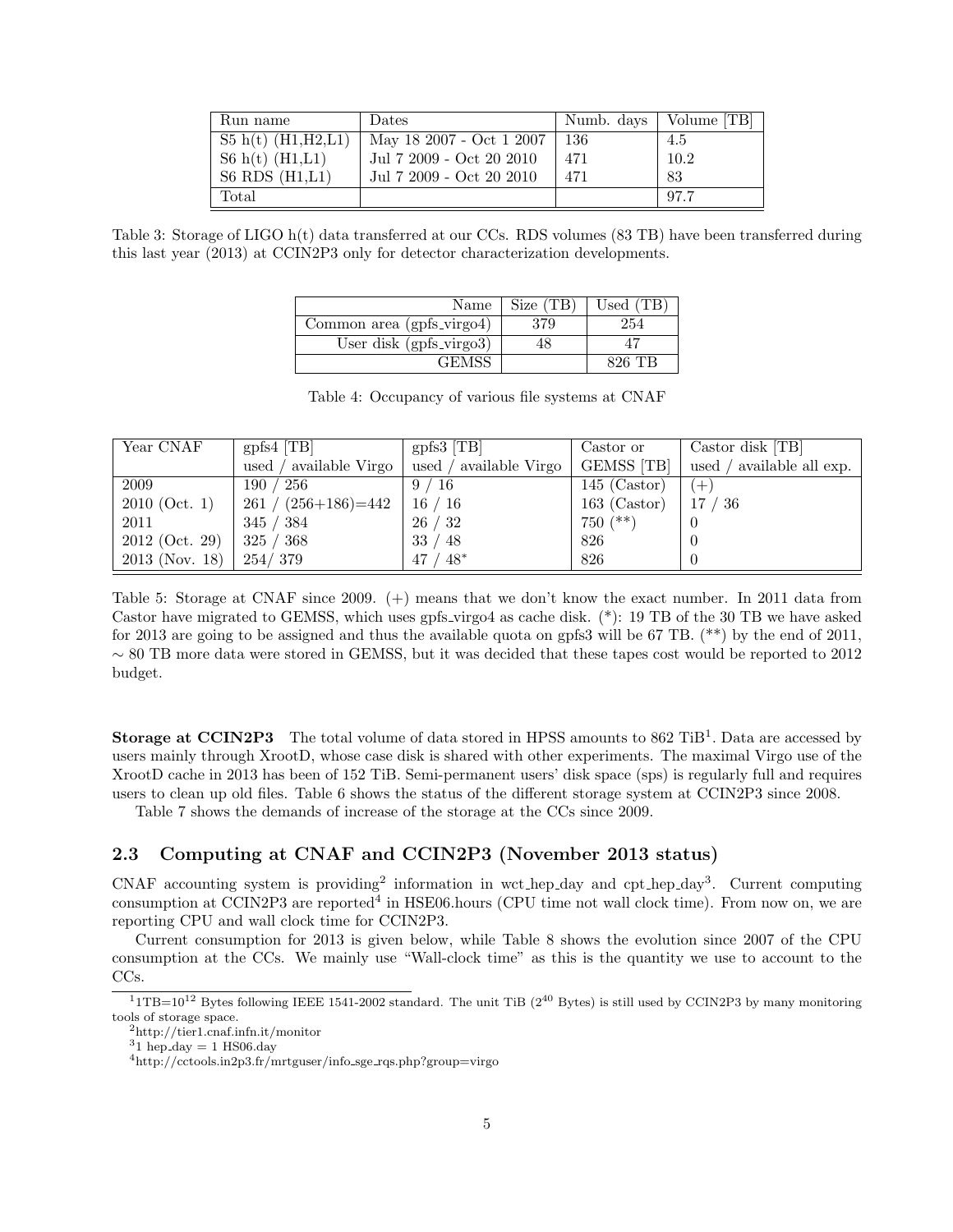| Year (CCIN2P3)  | HPSS [TiB] | XrootD cache Virgo [TiB]      | sps Virgo [TiB]                    | SRB [TiB]                 |
|-----------------|------------|-------------------------------|------------------------------------|---------------------------|
|                 |            | available<br>current /<br>max | available<br>current / max         | used / available all exp. |
| 2008            | 162        | $108 / \sharp / 140$          | $2 / \sharp / 3.4$                 | 26/1                      |
| 2009            | 317        | $109 / \sharp / 184$          | $1.1 / \sharp / 5.4$               | 32/106                    |
| 2010            | 497        | $162 / \sharp / 184 + 124$    | $3.6 / \sharp / 5.4$               | 32 / 203                  |
| 2011            | 790        | $145 / \sharp / 308$          | $4.0 / \sharp / 5.4$               | 44 / 203                  |
| 2012 (Oct 2012) | 791        | $89 / \sharp / 308$           | 3.4 $/$ $\sharp$ / 7.8 $\clubsuit$ | 27 / 270                  |
| 2013 (Nov 2013) | 862        | 12 / 152 / 308                | 5.9 / 7.1 / 14.6                   | 5/653                     |

Table 6: Storage at CCIN2P3 since 2008. $\sharp$  means that we don't know the exact number. XrootD and sps available disk size is what is provided to Virgo, but XrootD is actually a shared resource. ♣ 2.4 TB have been added on October 2012 while no Virgo request has been made for 2012.

| year | <b>CNAF</b>                               | CCIN2P3                              |
|------|-------------------------------------------|--------------------------------------|
|      | gpfs disk / CASTOR-GEMSS / user disk [TB] | XrootD cache / HPSS / user disk [TB] |
| 2009 | $\prime$ 90 / 0<br>120 /                  | 190/2<br>447                         |
| 2010 | 186 / 20 / 0                              | 124 / 140 / 0                        |
| 2011 | ' 160 / 25<br>0/                          | 200/0                                |
| 2012 | $100 / +16$ from gpfs4<br>-16 /           | 0/0.10/0                             |
| 2013 | $+11/0$ / $+19*$                          | $\sqrt{10}$                          |

Table 7: Requests of increase of storage at CCIN2P3 and CNAF since 2009. (\*): considering the 19 TB which have not been assigned yet

#### • CNAF (date: January, 1st - November, 20 2013)

Wall clock time (kHS06.day): 850 (Total)

At CNAF in 2013, CPU resources have mainly been used for the all-sky CW search and for the CBC Parameter Estimation and General Relativity work, in preparation of advanced detector era (ADE).

Some detector characterization work is also performed at CNAF on VSR2 & VSR3 raw-data set. Very recently some resources are being used at CNAF to develop new improved features of the CBC low-latency pipeline MBTA.

The request at CNAF for the year 2012 was 400 kHSE06.day. This number, using a conversion factor such that 1 core = 7.5 HS06, corresponds to using 150 cores for 1 year or to using 900 cores for two months. We have used the requested energy in the period November and December 2012, as CNAF has agreed to assign us O(1000) CPUs for two months.

During the year 2013, an important work has been done to do the porting of CBC pipelines from an LSC related submission method to an architecture complaint also with our CCs and in particular with GRID. This has solved the limit to run CBC analyses only on LSC clusters, opening new possibilities in particular in view of ADE, to both the Virgo and LSC collaborations. Tests on real data have begun in September 2013 and to allow them CNAF has granted to Virgo a number of cores  $O(1000)$ , which is the minimum needed to prepare the CBC analysis in view of ADE and to run some new CW analysis (on VSR2/VSR4 data) enlarging the parameter space covered so far.

#### • CCIN2P3 (date: January, 1st - December, 31 2013)

Wall clock time: 115 kHS06.day CPU time: 63 kHS06.day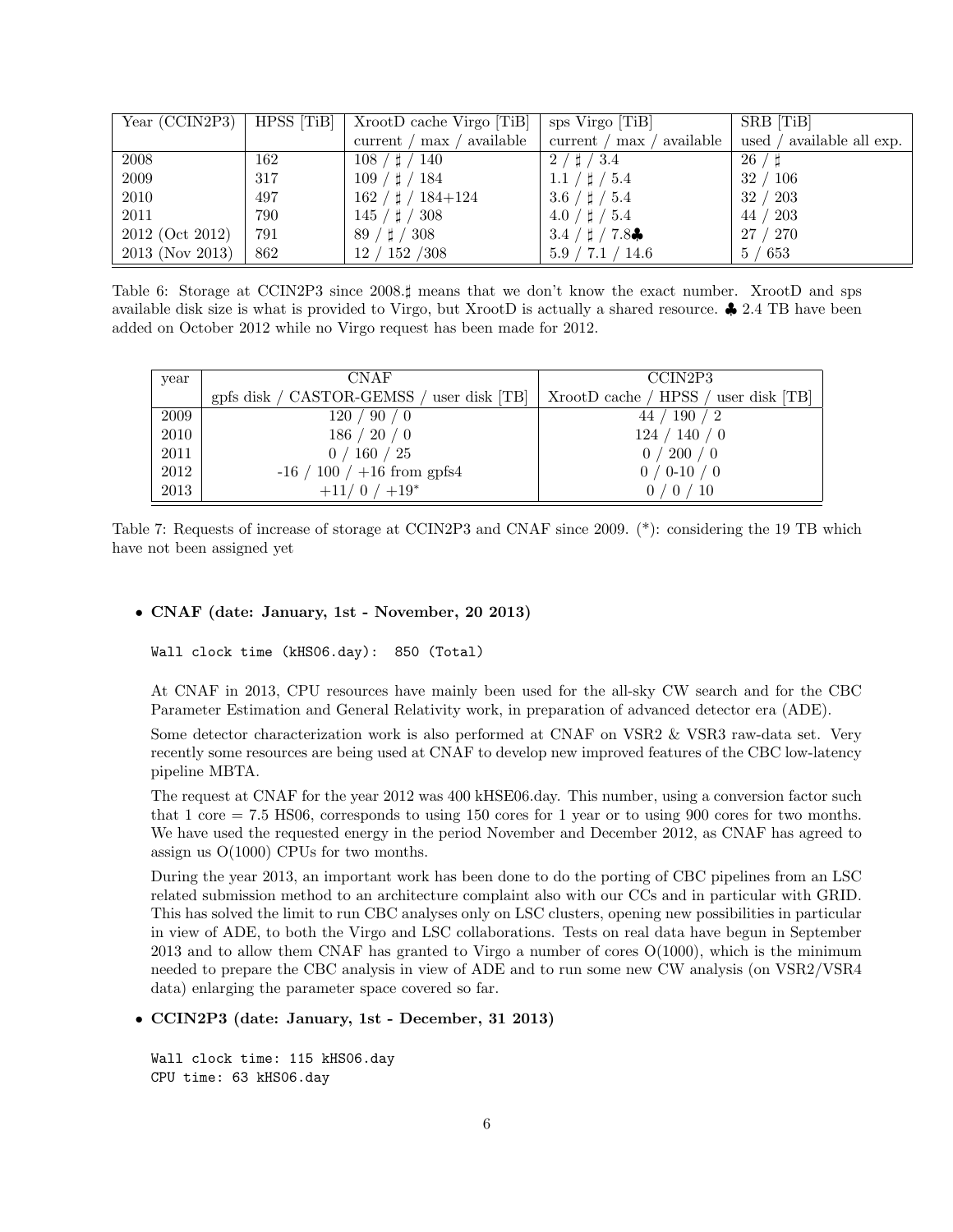These numbers are derived from end of October comsumption extrapolated to 12 months. In 2013, CPU has been mainly used for burst searches (1 pipeline) and detector characterization studies with access to VSR2, VSR3 and S6 RDS data. Note that 430 kHS06.day was asked for 2013 and we will be using only one third of our demand in 2013.

| year                   | CNAF (WCT)   | CCIN2P3 (WCT/CPU)      |
|------------------------|--------------|------------------------|
|                        | [kHSE06.day] | $[kHSE06 \text{.day}]$ |
| 2007                   | 60           | $+ / 91$               |
| 2008                   | 240          | $+ / 740$              |
| 2009                   | 453          | $+ / 388$              |
| 2010                   | 162          | $+ / 130$              |
| 2011                   | 674          | $+ / 142$              |
| 2012                   | 669          | 103 / 80               |
| 2013 (Nov. $20^{th}$ ) | 850          | 63 <sub>o</sub><br>115 |

Table 8: Evolution since 2007 of the CPU used at the CCs. + means that wall clock time numbers are not known for all years before 2012. ♣ 2013 CCIN2P3 numbers are derived from end of october consumption extrapolated to 12 months.

#### 2.4 Cascina status

In 2013, Cascina computing resources have been used for the engineering runs (ER3 and ER4). Data  $(h(t))$ stream only) have been generated by re-coloring VSR3 data, simulating glitches, duty cycle of real data. These data have been kept on disk at Cascina (less 1 TB). The CBC low latency search MBTA has run, as well as few pipelines dedicated to detector characterization for testing their online implementation for Advanced Virgo era. As reminded in Section 1, at Cascina priority is given to low latency searches, commissioning activities and detector characterization processing related to commissioning and low latency searches. As clarified in the CM, all other activities demanding large computing resources run only in external CCs.

### 3 2014 computing and storage needs

#### 3.1 Requests for 2014 at CNAF

No new data will be taken next year. So no additional disk space is needed at CNAF.

The plan for next year is to continue the CW searches, increasing the range of the parameter space as much as possible: we will run on VSR2 and VSR4 two different analyses each requiring 300/600 cores. Besides this, we will run tests and simulations on Mock Data Challenge with the CBC pipeline. To continue the work the group will need a minimum of 1000 cores.

Thus for 2014, the plan is to share the (1000) cores we have asked @CNAF, cores at the Rome Tier-2 (400), cores available at Wigner (order of 200) and some resources in Poland among these two groups. In 2015 with LIGO starting data taking (3 months ) analysis on new data will start, in particular in the CBC and Burst groups, and we will need more resources.

To summarize, as also detailed in the CM, the computing request for next year is to have 1000 cores, which amounts to a power of 10 kHS06, using the conversion factor 1 core  $= 10$  HS06.

These are needed for new analysis and some reanalysis in the CW group (both Rome and Polgraw groups have plans for new analysis) and for the work on preparation of ADE in the CBC group. In particular, the CW group will be analyzing data from the Virgo run, exploiting smaller regions of the Sky and/or small frequency bandwidths for low values of  $\tau_{min}$ .

The CBC group needs to run tests and analysis on MDC, to optimize the algorithms in view of ADE.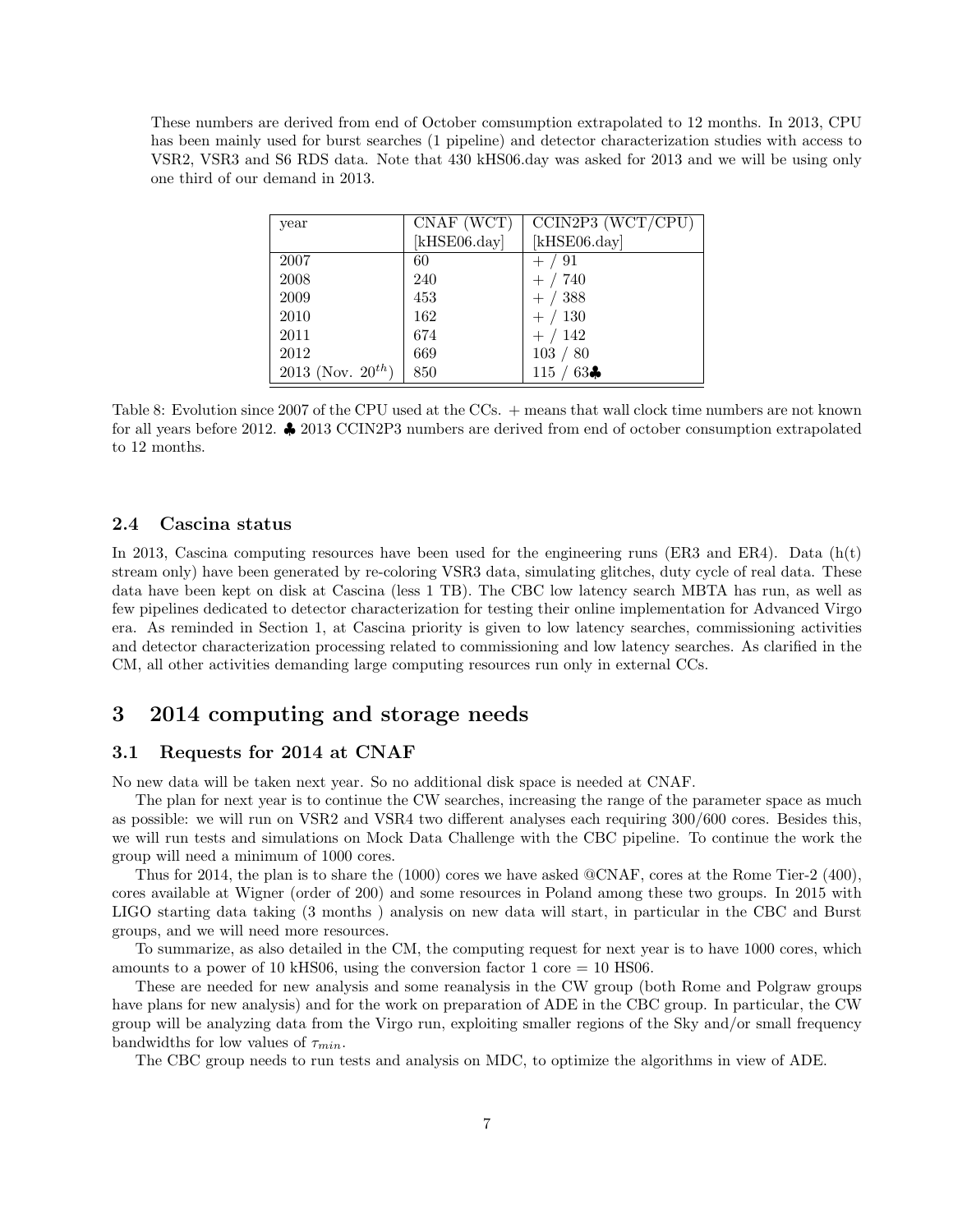Besides this, a number of cores  $O(100)$  will be used for detector characterization work, including h-reconstructed pre-conditioning work (see details in the CM). We clarify that the power, and thus cores, to which we are referring here is the total we will need next year, that is it includes our actual pledge at CNAF (we will need only to add the needed power to our actual pledge)

#### 3.2 Requests for 2014 at CCIN2P3

No new data will be taken, and thus no additional HPSS space (tapes) is needed at CCIN2P3. On the other hand, an increase (+5 TB) of the users' disk space is needed to store results of burst searches that will be performed in 2014. The disk space that hosts Virgo and LSC software (\$THRONG DIR) needs an increase of 10 GB to cope with the installation of new software.

The computing request for next year amounts to 400 kHSE06.day for burst searches (2 pipelines) and detector characterization activities. The developement of the main online triggers generator is done at CCIN2P3. It does not require lots of CPU but requires access to rawdata or RDS data sets.

#### 3.3 Requests for 2014 at Cascina

At Cascina, 2014 will again be a transition year as no major data processing is foreseen. The main activity will concern the preparation for advanced Virgo and the participation to two 1-month long engineering runs (ERs). These ERs are used to test pipelines that will be used when advanced Virgo takes data. Next one, ER5, will be in January 2015.

That mainly concerns detector characterization and low latency GW searches. The current computing resources (olnodes) and system is able to cope with the 2014 data processing needs.

Besides this, we need to note that the online farm needs to be upgraded for the next science run, as the most recent machines are from 2008 and advanced Virgo is expecting to take science data not before end of 2015. The process of upgrading the farm will need to begin soon.

## 4 Summary of requests: computing and storage in the CCs

Here we give a summary of needs for the year 2014. Table 9 reports the computing needs in kHS06.day. Table 10 reports the storage needs.

| Group        | $CNAF$ [kHSE06.day] | CCIN2P3 [kHSE06.day] |
|--------------|---------------------|----------------------|
| Burst        |                     | 300                  |
| CBC/CW       | 3600                |                      |
| <b>SGWB</b>  |                     |                      |
| detchar      | $O(360)$ *          | 100                  |
| <b>TOTAL</b> | 3600                | 400                  |

Table 9: Computing needs for 2014 in kHSE06.day. the request at CNAF amounts to a number of cores O(1000) assigned to Virgo for the whole year.  $(*) = not$  added to the total as they will be taken from the cores principally assigned to CBC/CW. At CNAF, the power, and thus cores, to which we are referring here is the total we will need next year, that is it includes our actual pledge at CNAF (we will need to add to the actual pledge the power needed to arrive to the request)

## 5 Summary of requests in Cascina

No new requests have been done to run data analysis next year. In any case it is important to prepare the new storage and computing farm which will be operative for AdV.